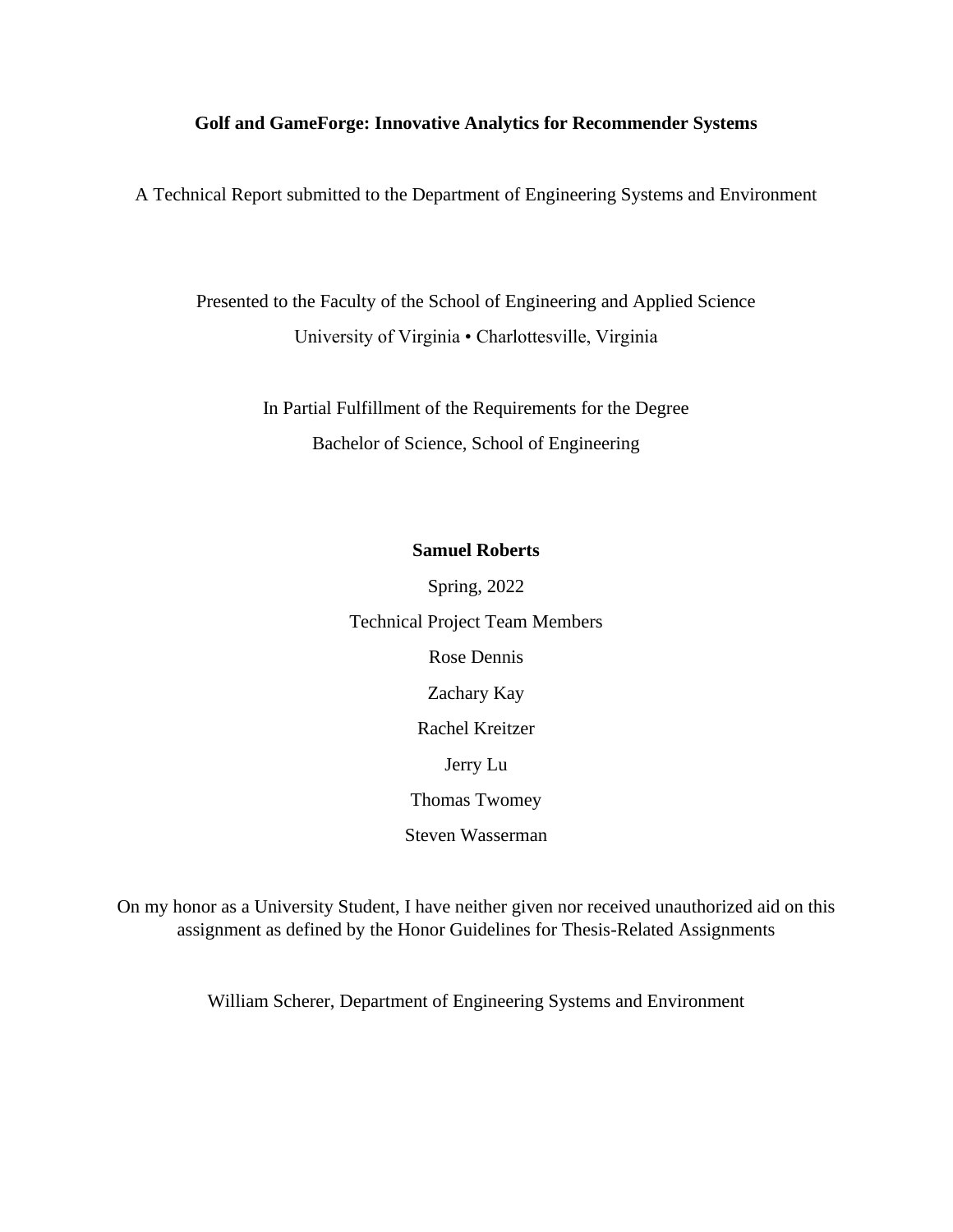# **Golf and GameForge: Innovative Analytics for Recommender Systems**

Rachel Kreitzer, Rose Dennis, Steven Wasserman, Zachary Kay, Jerry Lu, Sam Roberts, Thomas Twomey, William Scherer

*Department of Engineering Systems and the Environment, University of Virginia, Charlottesville, United States* rak2cy@virginia.edu, rad7wgg@virginia.edu, stevenwasserman@virginia.edu, zmk2ud@virginia.edu, zl5bf@virginia.edu, scr3ar@virginia.edu, tlt7pg@virginia.edu, wts@virginia.edu

*Abstract –***The college sports industry has grown tremendously over the past decade, with NCAA athletic departments recruiting almost half-a-million students to 19,866 teams in 2019 and generating \$18.9 billion of revenue the same year. Identifying and selecting the best student-athletes is critical to maintaining the power of these sports programs, aggrandizing the recruitment pipeline and necessitating the demand for novel use of existing technologies. Sports analytics is one response to these growing needs, as its primary use in junior recruitment has presented fruitful for college basketball and football teams across the nation. Golf analytics firm GameForge aims to provide the same insights to college golf coaches, streamlining the recruitment of junior golfers to U.S. universities from around the world. GameForge seeks to develop a two-sided recruiting system that provides insights to junior players and their coaches as well as strengthen its predictive models with the inclusion of new data. A systemsbased approach was taken to develop data-driven machine learning models that would provide (a) a proprietary ranking system that compares junior athletes to one another; (b) a relative SWOT analysis that highlights each player's strengths and skill gaps; and (c) a recommender system that suggests potential recruits to college coaches and recommends colleges of best fit to junior players.** 

# *Keywords – sports analytics, student-athlete recruitment, big data modeling, systems integration*

# I. INTRODUCTION

Emerging digital transformation in the sports industry has escalated the role data analytics plays in recruiting and maintaining talented players across a variety of sports. The \$620 billion global sports industry is accelerating faster than the entire global gross domestic product, arising from innovative customer experiences that take advantage of consumer technology and broad access to Internet connectivity [\[1\]](#page-6-0)[\[2\].](#page-6-1) Professional sports leagues like the National Football League and the National Basketball Association now capture fan engagement through over-the-top (OTT) platforms that offer live streaming, virtual reality experiences, and social media content on personal mobile devices, "leverage[ing] digital media to build direct connections with fans… [and] broaden content reach for sports organizations" [\[3\].](#page-6-2) More recently, new companies such as FanDuel and DraftKings have sought to capture market share in the \$165-billion American sports betting industry that yielded \$44 billion during the pandemic in 2021 [\[4\]](#page-6-3)[\[5\].](#page-6-4)

The college sports industry is no stranger to this explosive growth – the U.S. Department of Education reported \$14.4 billion in revenue for American colleges in 2019, an increase of approximately \$750 million every year since 2004 [\[6\].](#page-6-5) The National Collegiate Athletic Association (NCAA) is one of the most powerful sports organizations in the country, whose top

twenty-five programs are projected to grow in revenue by 116% over the next ten years, a factor more than double the NBA, NFL, NHL, or MLB [\[7\].](#page-6-6) And following regulations regarding name, image, and likeness (NIL) recently passed by the NCAA and upheld by the Supreme Court, student athletes have found new opportunities to promote themselves in a burgeoning college sports sponsorship market valued at \$100 million, where athletes can earn \$1,000 to \$10,000 on average annuall[y \[8\]](#page-6-7)[\[9\].](#page-6-8)

While private industry and policymakers rush to keep up with the ever-expanding student athlete market, colleges across America are employing data analytics to recruit and retain top talent to NCAA teams. This is further extrapolated between sports of different apparent retail values – U.S. universities spend far more on recruitment in football and basketball compared to other sports because of the demonstrated difference in consumer demand [\[10\].](#page-6-9) Junior athletes in other sports, like golf, must rely on specially segmented platforms, like rankings published by the American Junior Golf Associations (AJGA), to demonstrate their value to recruiters.

GameForge, a golf analytics firm, provides a data-driven platform that seeks to ameliorate the junior recruiting process by streamlining information sharing between junior players, college players, and collegiate coaches [\[11\].](#page-6-10) Currently, the company offers college students and coaches an online portal that features thorough athlete analyses comprised of relevant descriptive statistics and golfer rankings comparable to different college conferences [\[12\].](#page-6-11) However, with the apparent market opportunity entertained by new options for student-athletes and by the sports industry at-large, GameForge seeks to expand their services to better serve the recruitment of junior players. In conducting research in coordination with GameForge, our objective is to develop complex statistical inference and machine learning models that can deliver insight on identifying and recruiting junior golfers as well as provide strategic guidance on the development of a two-sided recruiting system for both junior and collegiate stakeholders. As the magnitude of the college sports industry rises, GameForge can deliver unique golfer tracking capabilities that proffers novel sports analytics techniques and manages junior recruitment practices for its customers.

#### II. BACKGROUND

The current approach in collegiate golf recruitment overlooks many golf players that have the potential to improve team performance. Top golfers are easily identified at tournaments and other major golfing events, but mid-level players are rarely considered due to the absence of a tangible platform to demonstrate their strengths. In addition to this,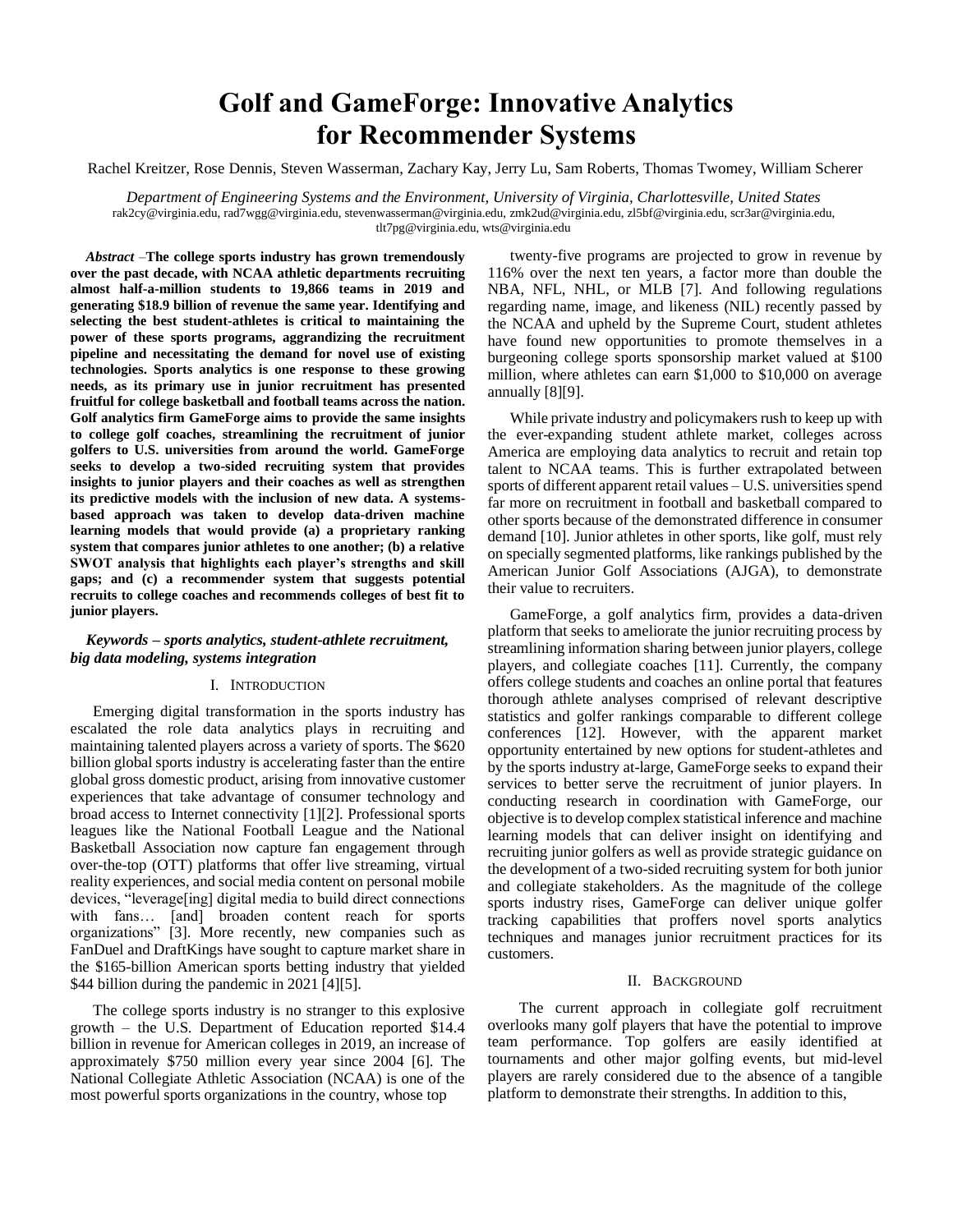there is no current way for players to identify teams that are good matches based on metrics beyond rank, such as qualitative factors and personal preferences. This results in both colleges losing out on players that may strengthen their team and players not being able to find a team that will foster their skills and optimize their performance. The absence of a centralized setting that addresses the current recruitment concerns led GameForge to develop a data-driven platform. GameForge currently provides features that allow its users to understand their individual performance and identify training needs. We outlined three specific features to help improve the college golf recruiting experience - a high school player ranking, a method of outlining a player's specific strengths and weaknesses, and a college recommender system for matching junior players and collegiate coaches.

#### *A. Player Rank*

Current popular golf associations, such as the American Junior Golf Association (AJGA) and Golfstat, are the standard for ranking players. However, these ranking systems do not allow for direct player comparison across different associations from junior golf to college to the Professional Golfers' Association (PGA) tour [\[13\].](#page-6-12) It is a common complaint amongst college coaches that current rankings do not fully capture all talent and potential in the player recruitment pool [\[14\].](#page-6-13) Our objective was to develop a proprietary ranking that outperforms the current systems, while allowing coaches to compare an individual player to the current recruitment pool and obtain a projected college rank based on player performance with less bias than current ranking systems [\[15\].](#page-6-14)

#### *B. Player-Field Performance*

An inherent part of comparing athletes is to consider their specific strengths and weaknesses. No two sports players are the same or play their sport the same way. A challenge for many sports analysts is to quantify the strengths and weaknesses of different players to compare them overall. The approach of identifying a golfer's individual skill sets has been brought to golf on a limited scale at the PGA Tour level; however, their statistical measures are not practical for golfers at the high school and college level [\[16\]](#page-6-15)[\[17\].](#page-6-16) At the high school and college level, metrics to identify the strengths and skill gaps of a golf player or team do not exist. Coaches that express interest in a specific player often use qualitative decision factors to pinpoint player strengths. This results in golf players being overlooked and players not always committing to a college where their skill set could be optimized. The goal was to provide quantitative metrics that objectively identify how players perform compared to industry levels and other players by using hole variances and means of individual players. Similarly, utilizing proprietary GameForge metrics for driving, irons, short game, and putting gameplay aspects of a player's performance allows the system to identify specific areas to target for improvement. Identifying skills and skill gaps in comparison to the current field allows coaches to analyze specific components of a player's performance. Coaches are then given the opportunity to identify their overall team skill gaps and recruit players that may fill the existing skill gaps.

#### *C. Player Recruitment*

Collegiate golf recruiting, like many other university level sports, is a fragmented and inefficient process for both coaches and athletes for several reasons. There is misunderstanding in the requirements to be recruited, poor communication between golf players, recruiters, and coaches, and most importantly, absence of a centralized setting for addressing these issues [\[18\].](#page-6-17) Current recruitment for junior golf players consists of creating an online profile, contacting college coaches, competing in tournaments that will gain them recognition, and potentially hiring a private consultant [\[19\].](#page-6-18) This creates a confusing, labor-intensive, and sometimes expensive process that can be incredibly overwhelming for high school athletes. In addition to this, it is difficult for coaches and players to identify mutual interest based on player performance and preferences. The objective was to identify various factors that go into selecting a college and generate a list of potential player and college pairs. This will serve to reduce stress and streamline the recruiting process for both players and coaches. Various factors that could impact an individual's choice to commit to a college were explored: student body size, college golf team rank, distance from hometown, geographic regions, social factors and academic factors [\[20\]](#page-6-19)[\[21\]](#page-6-20)[\[22\].](#page-6-21)

#### *D. Previous Work*

GameForge has been working in past years to enhance their analysis and add new features to their platform in order to better serve their users [\[11\]](#page-6-10)[\[23\].](#page-6-22) Previous research efforts utilized disparate datasets without clear organization or accessibility, in stark opposition to the now available GameForge database. The GameForge database includes player tournament scorecards for AJGA and PGA tours; rankings from AJGA, Golfstat and WAGR; proprietary, user-inputted GameForge metrics; and collegiate team and player information. With this new resource, the objective was to aid GameForge by generating data-driven insights to provide players and coaches metrics beyond current ranking systems and prestige when committing to a team.

# III. PLAYER RANK: PROPRIETARY GAMEFORGE RANKING

In chess, the Elo system allows for direct comparison of any two players by their rating [\[24\].](#page-6-23) In tennis, the ATP point system provides a numerical system to compare performances within the calendar year [\[25\].](#page-6-24) Current golf rankings, however, lack features that allow for head-to-head player comparison while capturing player performance variability due to segmentation of tournaments and rankings. AJGA, for example, only includes tournaments that are invitationals, open tournaments, senior events, all-star series, and preview series [\[26\].](#page-6-25) To combat these issues, we developed current rank and projected college rank using GameForge metrics so that current player performance and future potential can be measured more accurately. Both newlydeveloped, proprietary GameForge ranks outperform the leading industry rankings generated by AJGA after analysis.

## <span id="page-2-0"></span>*A. GameForge Current Rank and Projected College Rank*

TABLE 1. OVERVIEW OF PREDICTIVE MODELS

|          | <b>Player Name   Tournament Outcome</b> | Golfstat | GameForge |
|----------|-----------------------------------------|----------|-----------|
| Player A |                                         |          |           |
| Player B |                                         |          |           |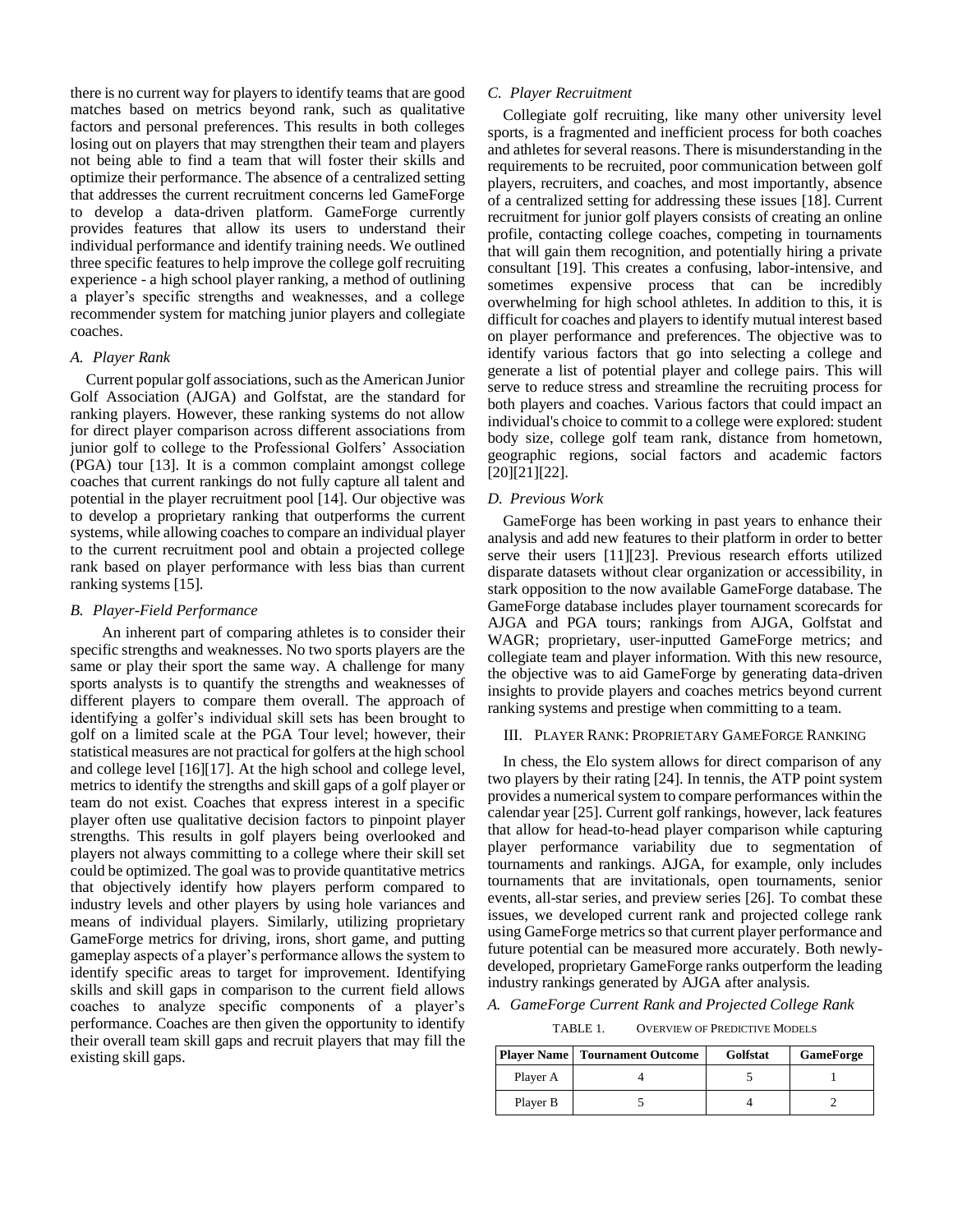| <b>Player Name</b> | <b>Tournament Outcome</b> | Golfstat | <b>GameForge</b> |
|--------------------|---------------------------|----------|------------------|
| Player C           |                           |          |                  |
| Player D           |                           |          |                  |
| Player E           |                           |          |                  |

\*For privacy reasons, player names have been obfuscated

Using GameForge metrics and player scorecards, a stepwise regression model was created to determine significant golf metrics and generate an index-based scoring model for ranking players. The regression was completed using historical GameForge metric data as the independent variables and the latest tournament score as the dependent variable. The model computes factor loadings on the significant metrics and creates a weighted sum that results in an index score for each player. These index scores are then ranked to generate the GameForge current rank, which is organized as a "1224" standard competition ranking (SRC). For head-to-head comparisons, higher-ranked players have greater scores and are estimated to outperform a lower-ranked player. Analysis of the GameForge current rank found it outperformed 20% better than published AJGA rankings and 17% better than Golfstat rankings, as exemplified in [Table 1.](#page-2-0) The same regression methods employed to create current rank were employed to develop the projected college rank. The change was the dependent variable: college ranking. The model for projected college rank accurately predicts the top 25 players with greater than 70% accuracy.

## *B. Dynamic Rankings*

For both rankings, as new tournament data is available, the GameForge metrics are recalculated with the added scorecards, leading to different factor loadings. The dynamic nature of the factor loadings allows the current rank and predicted college rank to better capture variability in performance and predict head-to-head player comparisons more accurately than existing golf ranking systems.

# IV. PLAYER-FIELD PERFORMANCE: SWOT ANALYSIS

Another important aspect of evaluating players is examining their performance throughout golf rounds to scrutinize their beneficial functional strengths and hindering skill gaps. Collegiate coaches often face challenges in creating wellfunctioning teams for tournaments arising from a lack of tools that evaluate combinations of golfers in a simple manner. Additionally, traditional golf research does not provide comprehensive feedback to players on their strengths as well as potential areas for improvement [\[16\].](#page-6-15) The player-field performance tool provides a succinct overview of each player's course performance through a transfigured SWOT analysis that examines mean score for each par as player strengths and weaknesses as well as unique GameForge metrics as player opportunities and threats.

This tool accomplishes two distinct goals. First, it provides quantitative information for coaches to analyze both their teams and their potential recruits. A coach could analyze their team and see if all their players have a specific strength or weakness; if there are no players who meet a threshold for

a current criterion, that could be an important factor they could use when recruiting players for the next year. In addition, it could allow them to shape the lineups for their current team; if

the coach knows that a specific type of hole is prevalent or an aspect of the overall golf game is especially important in an upcoming tournament, then they could look at which of their players are strong in those fields when determining the golfers to that tournament. In addition, the tool allows individual players to identify their own strengths and weaknesses to better target areas for training. Since this data is also available to the player to which it pertains, they can see where their game may be lacking and practice specific skills that can help raise their scores.

#### *A. Par Performance*

<span id="page-3-0"></span>

compared to Conference Thresholds

Player performance relative to par is determined using data acquired from high school and collegiate tournament performance, divided by player and subdivided by the hole par associated with the score. This subdivision is required for accurately evaluating a player's consistency in scoring relative to the average number of strokes expected on a given hole. Both junior and college golfers will typically play holes with a par of 3, 4, or 5. Concurrent with previous analyses of the effects of hole yardage on player score relative to par, designations of "short" and "long" for par 4 and 5 are used for holes shorter and longer than the calculated mean yard length, used throughout analysis and shown in [Figure 1 above](#page-3-0) [\[11\].](#page-6-10)

After adjusting for player improvement in college, we compare a player's current performance to calculated benchmarks in order to separate them into one of four skill levels for each of the five types of holes. Players are compared to four major categories, including: the Power 5 Conferences schools, which incorporate the most elite conferences of the NCAA; the Mid-Major schools that are considered the "middleof-the-pack" colleges in Division 1; and the Low-Major schools, which reflect the less competitive Division 1 colleges in the NCAA[.Figure 1](#page-3-0) displays a typical analysis of the player's consistency in scoring par for each hole type and includes additional information that allows users to analogize each player to established thresholds of collegiate performance. Similar analyses are performed on the average scores of an entire college team, which evaluates players within teams and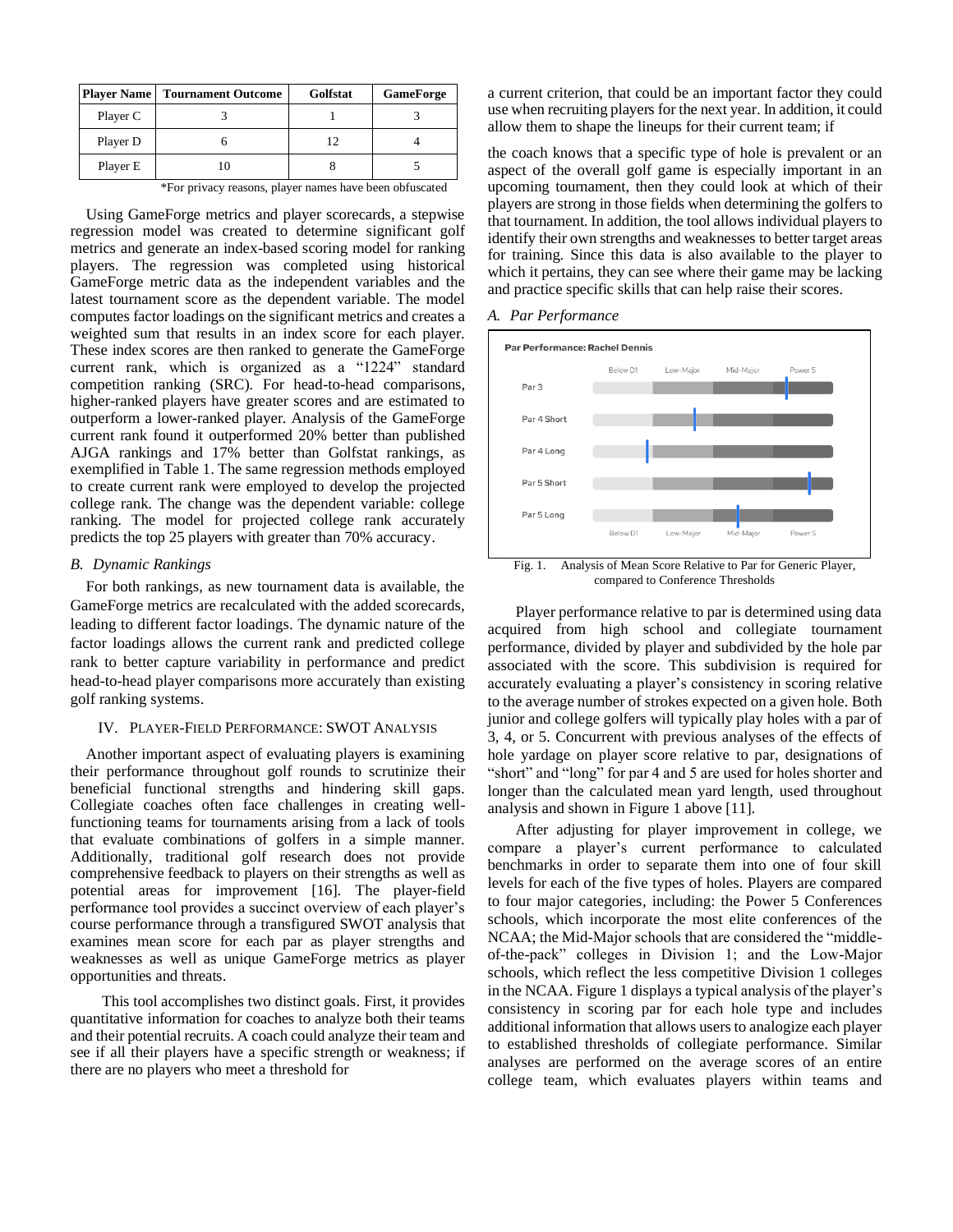determines frequencies of player types represented on a given team.

## *B. Players Skills and Gaps*

Comprehensive comparison of player performance relative to par is beneficial to recruiting and sustaining competitive golf teams, but it does not aid in directly improving player skills through regimented practice and directed training. GameForge maintains sixteen proprietary metrics that are inputted by users and describe diverse player skills. Metrics are categorized into four areas relevant to different aspects of gameplay (driving, irons, short game, and putting), and aggregate scores are calculated for each. These insights suggest areas for improvement for players as well as competitive thresholds for performance on a skill-by-skill basis. Furthermore, it allows collegiate recruiters to distinguish key attributes from one player to another, supporting colleges in developing rosters of diverse talent.

#### V. PLAYER RECRUITMENT: RECOMMENDER SYSTEM

Due to the fragmented golf recruitment process, it is important that efforts and resources are directed where there is mutual interest between players and coaches. The recommender system provides players and coaches quantitative confidence when pursuing a potential commitment and gives guidance to both parties during the recruitment process. The system is based on a multifactor model that incorporates various elements a player may consider when selecting a school. In addition, the recommender system integrates junior player strengths and skill gaps from previous analyses to bolster recruitment decisionmaking, by providing insight into the utility a player and collegiate team can provide each other.

#### <span id="page-4-1"></span>*A. Phase I: Individual Predictive Models*

Five machine learning models, summarized in [Table 2,](#page-4-0) predict various factors that a player considers when selecting a college. The data used to develop these models came from either the GameForge database or was collected from an outside source. The GameForge database data includes player tournament scorecards and AJGA rank. AJGA ranks are composed of junior players who have competed in at least six premier junior golf tournaments in the United States. Other data acquired include hometown size, hometown location, Niche grades, and National Golf Foundation data.

Niche Schools Rankings are a widely recognized college rank system that generates an overall grade for each college based on student survey data. The Niche grades include factors such as academics, athletics, social life, diversity, and safety. Niche grades range from D to  $A+$  with D being the worst and  $A+$  being the best. After testing several binning methods for Model 1, the Niche grades were binned into a high-grade bucket (A+, A, and A-) and a low-grade bucket (B+ and lower). Each athlete's AJGA rank, hometown location, and hometown size were used as independent variables to predict the Niche grade bucket of the college that the player will attend. The best performing method to predict Niche grade was a random forest model. Methods similar to those employed for Model 1 were used to create

Models 2 through 5. Each of the models predict values that are indicative of which college a player will select, and all models were fitted using ten-fold cross validation.

TABLE 2. OVERVIEW OF PREDICTIVE MODELS

<span id="page-4-0"></span>

| Model                                 | Predicting<br>Values                         | Method                                                       | Data                                                                    |
|---------------------------------------|----------------------------------------------|--------------------------------------------------------------|-------------------------------------------------------------------------|
| Model 1:<br>Niche Grade               | High: $A+$ to $A-$<br>Low: $B+$ and<br>lower | Random Forest                                                | Niche Grade,<br>AJGA rank,<br>hometown location,<br>hometown size       |
| Model 2:<br>Geographic<br>Region      | South<br>West<br>Midwest<br>Northeast        | Random Forest                                                | Player scorecards,<br>AJGA rank,<br>hometown location,<br>hometown size |
| Model 3:<br>College Size              | Students:<br>$<$ 3000<br>3000-10K<br>>10,000 | Voting Ensemble:<br>Random<br>Forest, Rule<br>Induction, kNN | Player scorecards,<br>AJGA rank.<br>hometown location,                  |
| Model 4:<br>Team Rank                 | < 50<br>50-100<br>100-150<br>>150            | Voting Ensemble:<br>Random Forest,<br>Rule Induction,<br>kNN | Player scorecards,<br>AJGA rank,<br>hometown location,<br>hometown size |
| Model 5:<br>Distance from<br>Hometown | $<$ 250 Miles<br>$<$ 250 Miles               | Voting Ensemble:<br>Random Forest,<br>Naive Bayes            | AJGA rank,<br>Number of holes<br>played,<br>hometown data               |

#### *B. Phase II: Multi-Factor Model*

A generalized linear model was created using the model outputs from A. [Phase I: Individual Predictive Models.](#page-4-1) Second order interaction terms were significant but did not add predictive power when suggesting player-college pairs. The model outputs scores for all colleges a player can attend and then recommends the schools with the top 15 scores. The list generated by the final multi-factor model accurately captures the college a player attended 80% of the time. The multi-factor model is uses optimizing data that describes where high school students have attended college in the past. To account for player preferences and constraints that were not analyzed, the recommender system would be implemented with the option for a player filter based on the predictive values determined.

#### VI. DELIVERABLES AND OUTCOMES

# *A. Proposed GameForge Dashboards*

 The proposed GameForge Dashboard utilizes the information generated by the machine learning models outlined to aid coaches and junior players. The dashboard would consist of four components: a player profile, college profile, player recommender, and a college recommender. The player profile is an overview of player metrics which includes current rank, college predicted rank, and playerfield performance comparisons. The college profile displays the same information as the player profile but metrics of members on a given college team are aggregated. The player recommender suggests junior players to college team coaches based on the multi-factor model as well as playerfield performance strengths and skill gaps. The college recommender uses the same information as the player recommender, but conversely suggests colleges to junior players.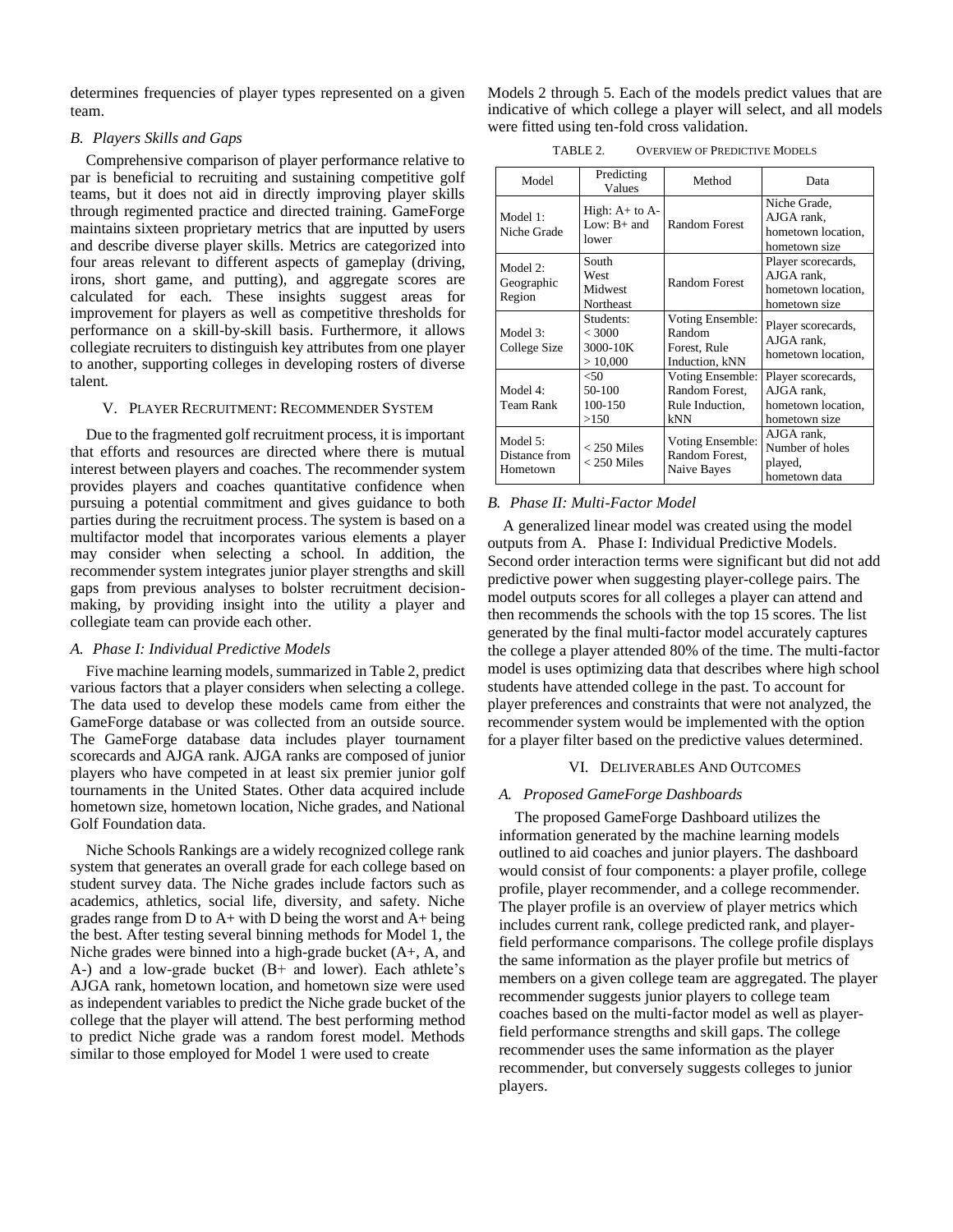<span id="page-5-0"></span>

|                                                           | <b>Rachel Dennis</b>          |                               | Rankings                          |    |                            |     |          |
|-----------------------------------------------------------|-------------------------------|-------------------------------|-----------------------------------|----|----------------------------|-----|----------|
|                                                           | Bellevue, WA<br>Class of 2020 | 84                            | GameForge Rank                    |    | AJGA Rank<br>110           |     |          |
|                                                           |                               |                               | Projected College Rank            |    |                            |     |          |
|                                                           |                               | Rank 1                        | $25 -$                            | 50 | 75                         | 100 | Rank 150 |
| <b>Field Comparisons</b><br><b>Tournament Performance</b> |                               |                               |                                   |    |                            |     |          |
| Par 3<br>Power <sub>5</sub>                               | Par 4 Short<br>Low-Major      | Par 4 Long<br><b>Below D1</b> | Par 5 Short<br>Power <sub>5</sub> |    | Par 5 Long<br>Mid-Major    |     |          |
| <b>GameForge Metrics</b><br>Driving<br>95th percentile    | Irons<br>85th percentile      |                               | Short Game<br>73rd percentile     |    | Putting<br>93rd percentile |     |          |

Fig. 2. Player Profile Dashboard

In [Figure 2 above,](#page-5-0) the tournament performance section indicates the level at which the player performs for par 3, 4 and 5. There are four levels of performance: power 5, midmajor, low-major, and below D1. Rachel Dennis' strengths include that she plays par 3 and par 5 short at a Power 5 level. The "GameForge Metrics" section at the bottom of the dashboard summarizes the player's relative percentile, compared to all junior players, for each of the four categories of GameForge Metrics: driving, irons, short game, putting. Rachel Dennis' driving and putting metrics are above the 90th percentile compared to other players in the field, signifying those categories as her strengths.

<span id="page-5-1"></span>

| Rankings                            |                          |                                               |                                   |                                                 |
|-------------------------------------|--------------------------|-----------------------------------------------|-----------------------------------|-------------------------------------------------|
| GameForge Rank<br>84                | AJGA Rank<br>110         |                                               |                                   |                                                 |
| Projected College Rank              |                          |                                               |                                   |                                                 |
| 25<br>50<br>Rank 1                  | 75<br>100                | Rank 150                                      |                                   |                                                 |
| <b>Recommended Schools</b>          | <b>Field Comparisons</b> |                                               |                                   |                                                 |
| <b>Biola University</b>             |                          | University of Virginia<br>Charlottesville, VA |                                   | <b>You could</b><br><b>fill this</b><br>college |
| Pepperdine University               |                          |                                               | Par 3<br><b>Mid-Major</b>         | ×<br>skill gap                                  |
| Chapman University                  | 8                        | Golfstat Rank                                 |                                   |                                                 |
| <b>ASU</b> Arizona State University |                          |                                               | Par 4 Short<br>Power <sub>5</sub> | Par 4 Long<br>Power <sub>5</sub>                |
| Colorado Mesa University            | Coach                    | <b>Robin Dotson</b>                           |                                   |                                                 |
| <b>University of Virginia</b>       |                          |                                               | Par 5 Short<br><b>Mid-Major</b>   | Par 5 Long<br>Power <sub>5</sub>                |

Fig. 3. College Recommender

In [Figure 3 above,](#page-5-1) the player college recommender displays the top 15 colleges recommended by the multi-factor model to the player. For all of the recommended schools, a player can view the college team's information, strengths, and skill gaps. The sixth best match recommended for Rachel Dennis was the University of Virginia. The blue star icon for par 3 indicates that Rachel, who plays par 3 at the Power 5 level, could fill UVA's par 3 skill gap as the team performs at a mid-major level.

#### *B. Sandbox*



Fig. 4. Sandbox cloud application interacting with GameForge systems

One key distinction in our research and development compared to previous years has been the employ of controlled data management in model research and development. In previous work between the Department of Engineering Systems and the Environment at UVA and GameForge, research relied on disparate datasets to develop and operate statistical models through instance-based executio[n \[11\]](#page-6-10)[\[23\].](#page-6-22)  Since then, GameForge compiled a MySQL database to house related data that could be accessed on an ongoing basis. This inspired the development of Sandbox: a fluid, dynamic environment where the statistical and machine learning models generated as part of this research could be re-run at any point in the future, providing GameForge the opportunity to recalibrate models based on new data and permit ongoing data monitoring without complete instantiation of the models. A simplified Extract-Transform-Load (ETL) pipeline was initialized in a Google Colab file using Python, and models created during the research period were re-created accurately within the environment. Sandbox calls on the GameForge MySQL database, re-runs the models after loading information onto the platform, then pushes data back to the database. This end-to-end product provides the backend information aggregation necessary to compute values given in the proposed GameForge dashboard, and benefits players and coaches alike with streamlined, up-to-date institutional knowledge.

#### VII. CONCLUSION

#### *A. Discussion*

Through machine learning model creation and product deliverable development, we discovered that junior golfer performance could be modeled to predict eventual collegiate recruitment and college player scoring could be analyzed to increase tournament success. The proprietary GameForge ranking system provides a unique classification of golfers that compares selected junior players to the entire recruiting pool and predicts eventual college performance. The player-field performance analysis identifies player strengths and weaknesses through aggregated mean par scoring as well as opportunities and threats through targeted golf metrics that describe hole performance, both to bolster athlete training by recommending areas for improvement and enhance player recruitment by recommending players with distinct characteristics that can field diverse collegiate lineups. Finally, the player recruitment system combines a variety of descriptive data, including player performance metrics, university ranking factors, and geographic information, to